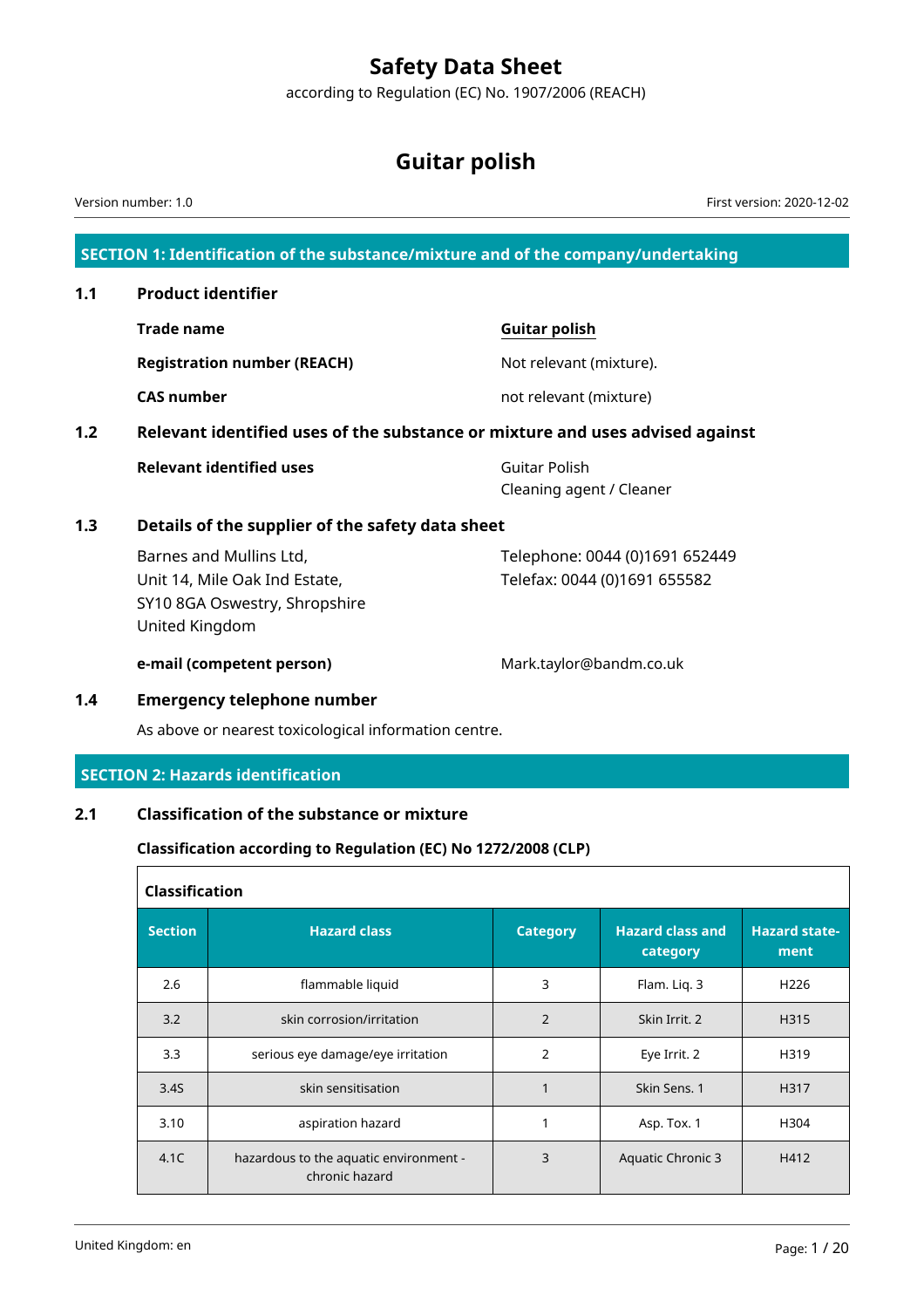For full text of abbreviations: see SECTION 16

#### **The most important adverse physicochemical, human health and environmental effects**

The product is combustible and can be ignited by potential ignition sources. Spillage and fire water can cause pollution of watercourses.

# **2.2 Label elements**

#### **Labelling according to Regulation (EC) No 1272/2008 (CLP)**

**Signal word Danger** 

**Pictograms**

**GHS02, GHS07, GHS08**



#### **Hazard statements**

| H226 | Flammable liquid and vapour.                       |
|------|----------------------------------------------------|
| H304 | May be fatal if swallowed and enters airways.      |
| H315 | Causes skin irritation.                            |
| H317 | May cause an allergic skin reaction.               |
| H319 | Causes serious eye irritation.                     |
| H412 | Harmful to aquatic life with long lasting effects. |
|      |                                                    |

#### **Precautionary statements**

| P <sub>101</sub>          | If medical advice is needed, have product container or label at hand.                             |  |  |  |  |  |
|---------------------------|---------------------------------------------------------------------------------------------------|--|--|--|--|--|
| P <sub>102</sub>          | Keep out of reach of children.                                                                    |  |  |  |  |  |
| P210                      | Keep away from heat, hot surfaces, sparks, open flames and other ignition<br>sources. No smoking. |  |  |  |  |  |
| P <sub>261</sub>          | Avoid breathing mist/vapours/spray.                                                               |  |  |  |  |  |
| P280                      | Wear protective gloves/protective clothing/eye protection/face protection.                        |  |  |  |  |  |
| P301+P310                 | IF SWALLOWED: Immediately call a POISON CENTER/doctor.                                            |  |  |  |  |  |
| <b>P331</b>               | Do NOT induce vomiting.                                                                           |  |  |  |  |  |
| P403+P235                 | Store in a well-ventilated place. Keep cool.                                                      |  |  |  |  |  |
| Child-resistant fastening | Yes                                                                                               |  |  |  |  |  |

|     |  | Tactile warning of danger |  |  |  |  | Yes |  |
|-----|--|---------------------------|--|--|--|--|-----|--|
| ___ |  |                           |  |  |  |  |     |  |

Hazardous ingredients for labelling **the act of the same of the Hazardous** ingredients for labelling

#### **Derogations from labelling requirements**

**Labelling of packages where the contents do not exceed 125 ml & The product does have a sealed spray attachment**

**Signal word** Warning

**Hazard pictogram(s)**

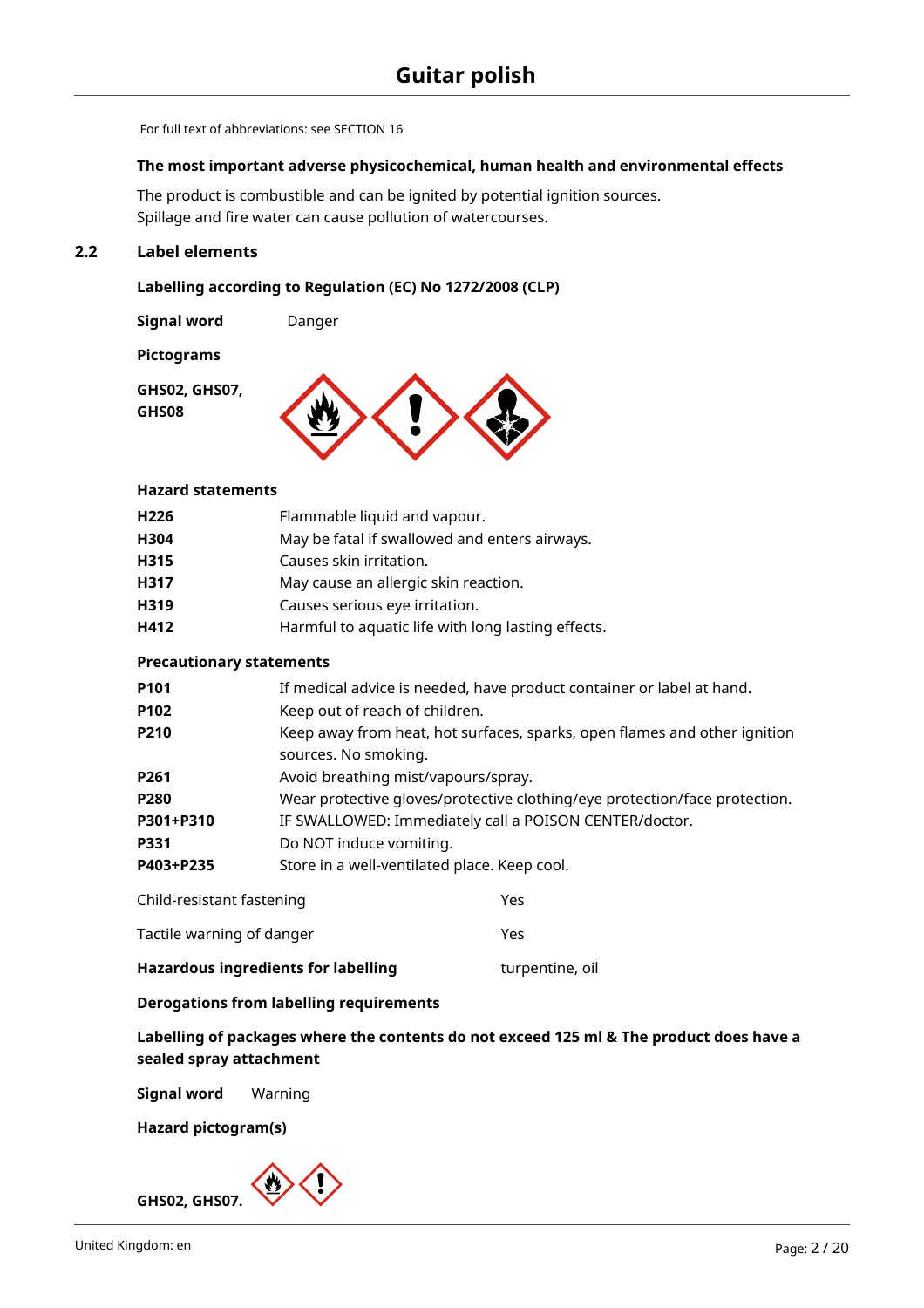#### **Hazard statements**

**H317:** May cause an allergic skin reaction. **H412:** Harmful to aquatic life with long lasting effects.

#### **Precautionary statements**

**P101:** If medical advice is needed, have product container or label at hand. **P102:** Keep out of reach of children. **P210:** Keep away from heat, hot surfaces, sparks, open flames and other ignition sources. No smoking. **P280:** Wear protective gloves/protective clothing/eye protection/face protection. **P261:** Avoid breathing mist/vapours/spray. **P333+P313:** If skin irritation or rash occurs: Get medical advice/attention. **P403+P235:** Store in a well-ventilated place. Keep cool. P391: Collect spillage. **Contains** turpentine, oil

#### **2.3 Other hazards**

There is no additional information.

#### **Results of PBT and vPvB assessment**

This mixture does not contain any substances that are assessed to be a PBT or a vPvB.

# **SECTION 3: Composition/information on ingredients**

#### **3.1 Substances**

Not relevant (mixture).

# **3.2 Mixtures**

 $\overline{1}$ 

#### **Description of the mixture**

| <b>Hazardous ingredients</b> |                                                                       |           |                                                                                                                                                                                                                  |                         |              |  |  |  |  |  |  |  |
|------------------------------|-----------------------------------------------------------------------|-----------|------------------------------------------------------------------------------------------------------------------------------------------------------------------------------------------------------------------|-------------------------|--------------|--|--|--|--|--|--|--|
| Name of substance            | <b>Identifier</b>                                                     | Wt%       | <b>Classification acc. to</b><br><b>GHS</b>                                                                                                                                                                      | <b>Pictograms</b>       | <b>Notes</b> |  |  |  |  |  |  |  |
| turpentine, oil              | CAS No<br>8006-64-2<br>EC No<br>232-350-7<br>Index No<br>650-002-00-6 | $10 - 25$ | Flam. Lig. 3 / H226<br>Acute Tox. 4 / H302<br>Acute Tox. 4 / H312<br>Acute Tox. 4 / H332<br>Skin Irrit, 2 / H315<br>Eye Irrit. 2 / H319<br>Skin Sens. 1 / H317<br>Asp. Tox. 1 / H304<br>Aquatic Chronic 2 / H411 | Ø<br>$\mathbf{E}$<br>۵ħ | GHS-HC       |  |  |  |  |  |  |  |

#### **Notes**

GHS-Harmonised classification (the classification of the substance corresponds to the entry in the list according to HC: 1272/2008/EC, Annex VI)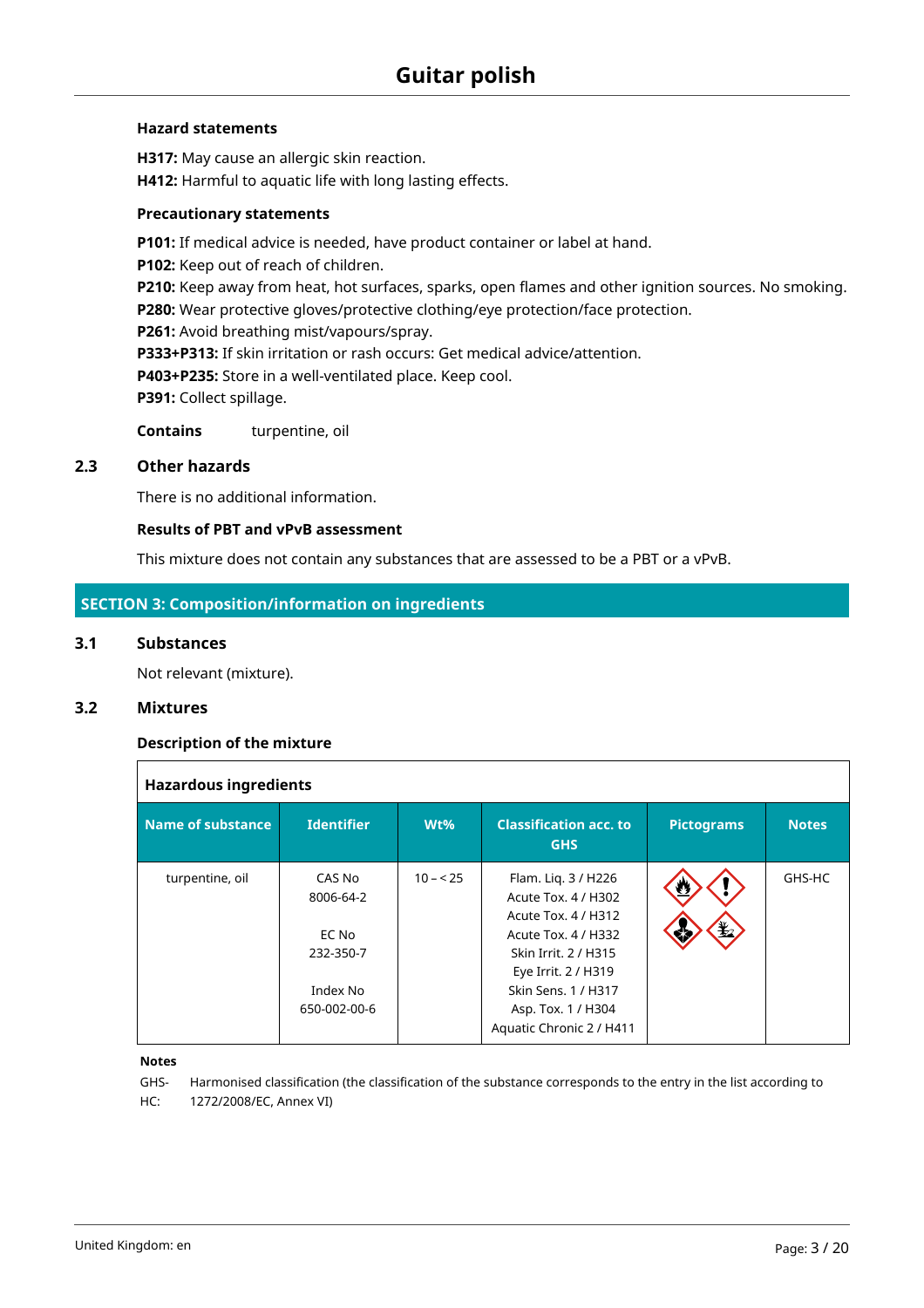# **SECTION 4: First aid measures**

#### **4.1 Description of first aid measures**

#### **General notes**

Take off immediately all contaminated clothing. In all cases of doubt, or when symptoms persist, seek medical advice.

#### **Following inhalation**

Provide fresh air.

Mouth to mouth resuscitation should be avoided. Use alternative methods, preferably with oxygen or compressed air driven apparatus.

If breathing is irregular or stopped, immediately seek medical assistance and start first aid actions.

#### **Following skin contact**

After contact with skin, take off immediately all contaminated clothing, and wash immediately with plenty of water and soap. If skin irritation or rash occurs: Get medical advice/attention.

Wash contaminated clothing before reuse.

#### **Following eye contact**

In case of contact with eyes, rinse immediately with plenty of water and seek medical advice. Remove contact lenses, if present and easy to do. Continue rinsing. If eye irritation persists: Get medical advice/attention.

#### **Following ingestion**

Rinse mouth with water (only if the person is conscious). Do NOT induce vomiting. Get medical advice/attention if you feel unwell.

#### **Notes for the doctor**

None.

#### **4.2 Most important symptoms and effects, both acute and delayed**

Death following aspiration.

# **4.3 Indication of any immediate medical attention and special treatment needed**

None.

#### **SECTION 5: Firefighting measures**

#### **5.1 Extinguishing media**

#### **Suitable extinguishing media**

water spray, alcohol resistant foam, fire extinguishing powder, carbon dioxide (CO2)

#### **Unsuitable extinguishing media**

water jet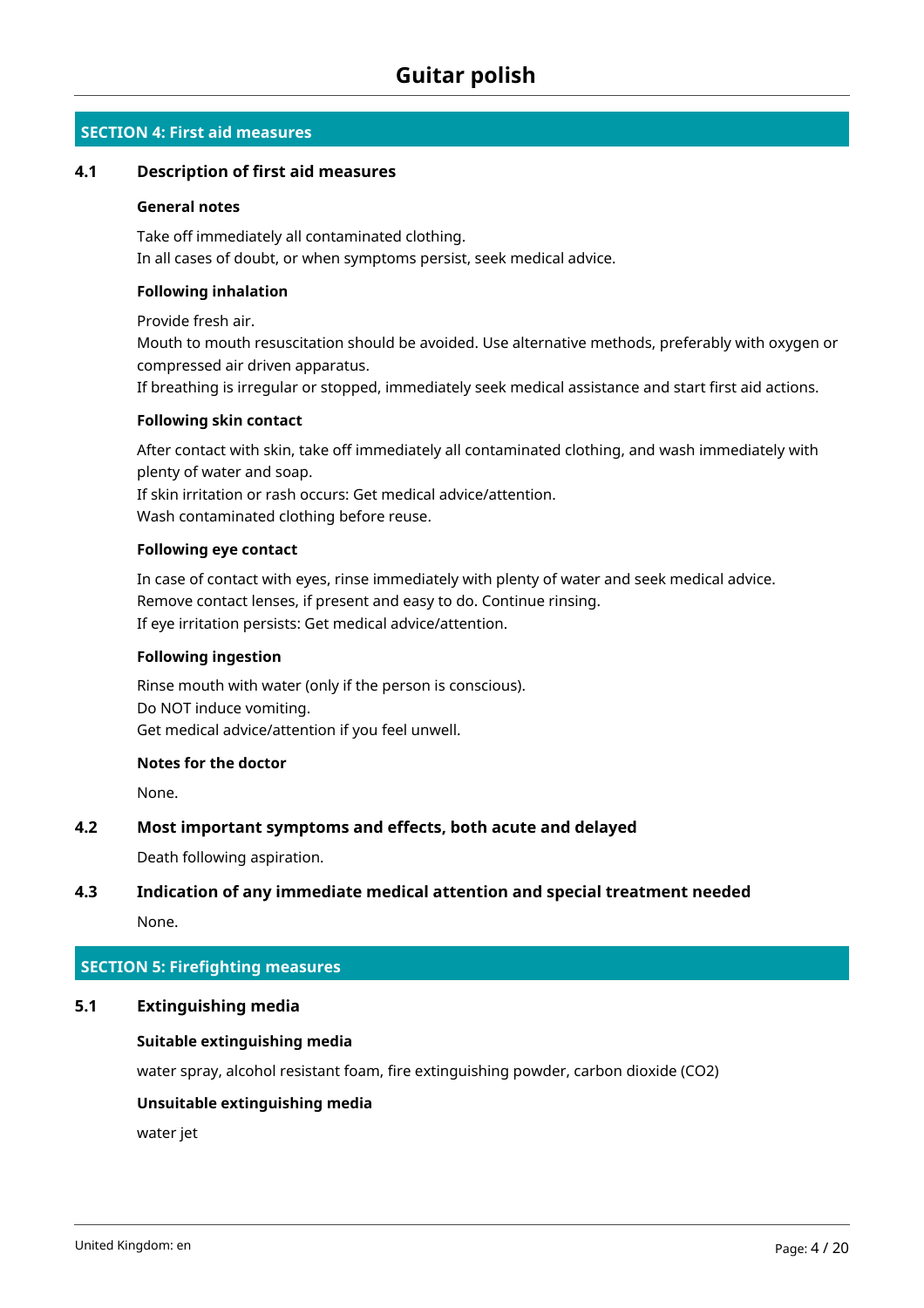# **5.2 Special hazards arising from the substance or mixture**

Hazardous decomposition products: Section 10.

In case of insufficient ventilation and/or in use, may form flammable/explosive vapour-air mixture. Solvent vapours are heavier than air and may spread along floors.

Places which are not ventilated, e.g. unventilated below ground level areas such as trenches, conduits and shafts, are particularly prone to the presence of flammable substances or mixtures.

### **5.3 Advice for firefighters**

In case of fire and/or explosion do not breathe fumes. Co-ordinate firefighting measures to the fire surroundings. Do not allow firefighting water to enter drains or water courses. Collect contaminated firefighting water separately. Fight fire with normal precautions from a reasonable distance.

#### **Special protective equipment for firefighters**

use suitable breathing apparatus

### **SECTION 6: Accidental release measures**

#### **6.1 Personal precautions, protective equipment and emergency procedures**

#### **For non-emergency personnel**

Remove persons to safety.

Ventilate affected area.

Wearing of suitable protective equipment (including personal protective equipment referred to under Section 8 of the safety data sheet) to prevent any contamination of skin, eyes and personal clothing.

#### **For emergency responders**

Wear breathing apparatus if exposed to vapours/dust/spray/gases.

#### **6.2 Environmental precautions**

Keep away from drains, surface and ground water. Retain contaminated washing water and dispose of it. If substance has entered a water course or sewer, inform the responsible authority. Stop leak if safe to do so.

### **6.3 Methods and material for containment and cleaning up**

#### **Advice on how to clean up a spill**

Collect spillage. Absorbent material (e.g. sand, diatomaceous earth, acid binder, universal binder, sawdust, etc.).

#### **Appropriate containment techniques**

Use of adsorbent materials.

#### **Other information relating to spills and releases**

Place in appropriate containers for disposal. Ventilate affected area.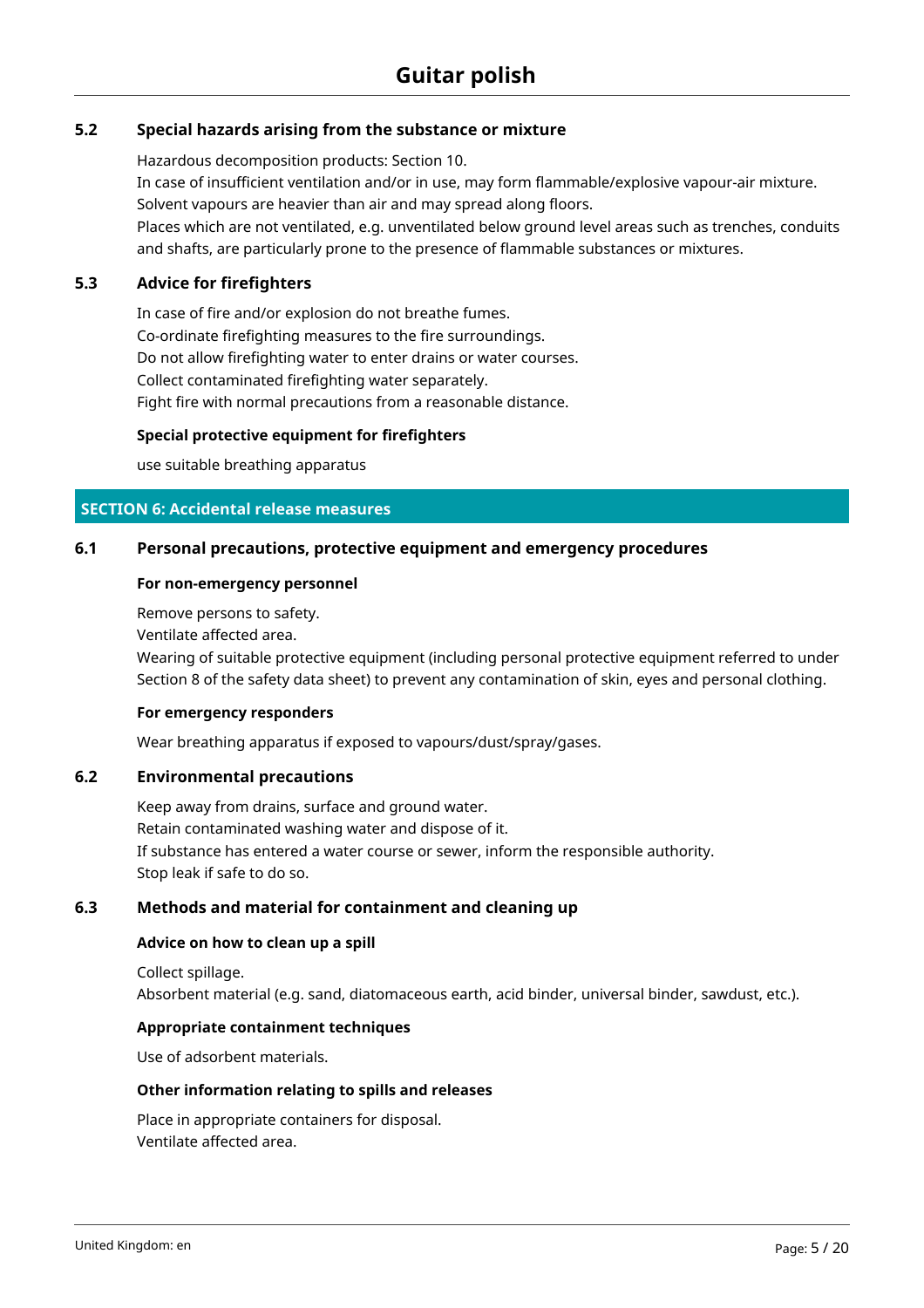#### **6.4 Reference to other sections**

Personal protective equipment: see section 8. Incompatible materials: see section 10. Disposal considerations: see section 13.

# **SECTION 7: Handling and storage**

#### **7.1 Precautions for safe handling**

Avoid contact with skin and eyes.

#### **Measures to prevent fire as well as aerosol and dust generation**

Use local and general ventilation. Keep away from sources of ignition - No smoking. Take precautionary measures against static discharge. Due to danger of explosion, prevent leakage of vapours into cellars, flues and ditches. Ground/bond container and receiving equipment. Use explosion-proof electrical/ventilating/lighting/equipment. Use only non-sparking tools.

#### **Specific notes/details**

Places which are not ventilated, e.g. unventilated below ground level areas such as trenches, conduits and shafts, are particularly prone to the presence of flammable substances or mixtures. Vapours are heavier than air, spread along floors and form explosive mixtures with air. Vapours may form explosive mixtures with air.

#### **Measures to protect the environment**

Avoid release to the environment.

#### **Advice on general occupational hygiene**

Do not eat, drink and smoke in work areas. Wash hands after use. Preventive skin protection (barrier creams/ointments) is recommended. Remove contaminated clothing and protective equipment before entering eating areas.

# **7.2 Conditions for safe storage, including any incompatibilities**

#### **Explosive atmospheres**

Keep container tightly closed and in a well-ventilated place. Use local and general ventilation. Keep cool. Protect from sunlight.

#### **Flammability hazards**

Keep away from sources of ignition - No smoking. Keep away from heat, hot surfaces, sparks, open flames and other ignition sources. No smoking. Take precautionary measures against static discharge. Ground/bond container and receiving equipment. Protect from sunlight.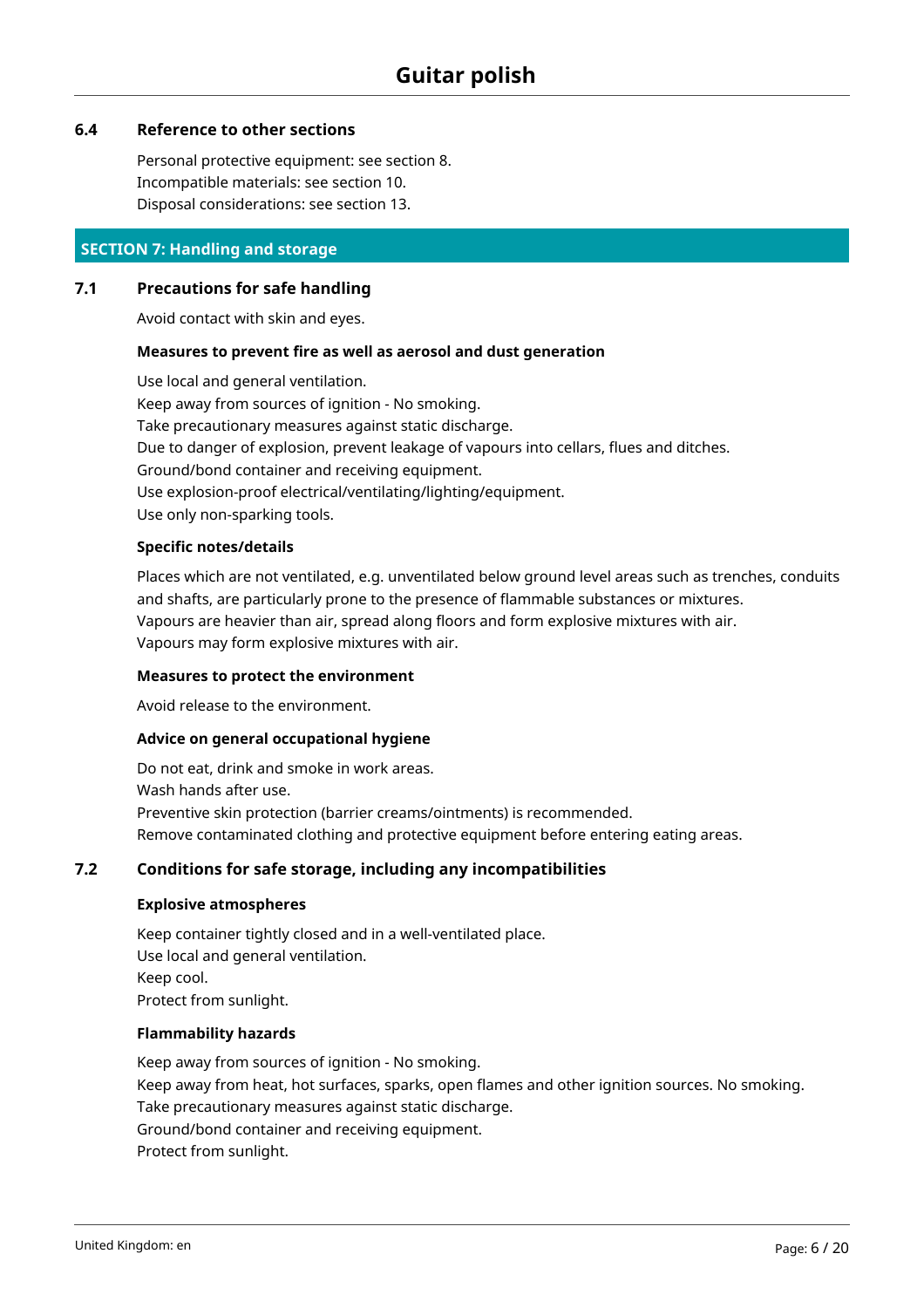#### **Incompatible substances or mixtures**

Incompatible materials: see section 10.

#### **Protect against external exposure, such as**

heat

#### **Consideration of other advice**

Keep away from food, drink and animal feeding stuffs.

#### **Ventilation requirements**

Provision of sufficient ventilation.

#### **Packaging compatibilities**

Only packagings which are approved (e.g. acc. to ADR) may be used.

# **7.3 Specific end use(s)**

No information available.

#### **SECTION 8: Exposure controls/personal protection**

#### **8.1 Control parameters**

F

|               | Occupational exposure limit values (Workplace Exposure Limits) |               |                 |                     |                           |                      |                                              |                            |               |  |  |  |  |  |
|---------------|----------------------------------------------------------------|---------------|-----------------|---------------------|---------------------------|----------------------|----------------------------------------------|----------------------------|---------------|--|--|--|--|--|
| Coun-<br>try. | Name of agent                                                  | <b>CAS No</b> | Identi-<br>fier | <b>TWA</b><br>[ppm] | <b>TWA</b><br>[ $mq/m3$ ] | <b>STEL</b><br>[ppm] | <b>STEL</b><br>$\left[\frac{mq}{m^3}\right]$ | Nota-<br>tion <sup>'</sup> | <b>Source</b> |  |  |  |  |  |
| GB            | turpentine, oil                                                | 8006-64-2     | WEL             | 100                 | 566                       | 150                  | 850                                          |                            | EH40/2005     |  |  |  |  |  |

**Notation**

STEL short-term exposure limit: a limit value above which exposure should not occur and which is related to a 15 minute period (unless otherwise specified)

TWA time-weighted average (long-term exposure limit): measured or calculated in relation to a reference period of 8 hours time-weighted average (unless otherwise specified)

| Relevant DNELs of components of the mixture |               |               |                                        |                                                   |                                       |                                 |  |  |  |  |  |  |  |
|---------------------------------------------|---------------|---------------|----------------------------------------|---------------------------------------------------|---------------------------------------|---------------------------------|--|--|--|--|--|--|--|
| Name of sub-<br>stance                      | <b>CAS No</b> | End-<br>point | <b>Threshold</b><br><b>level</b>       | <b>Protection goal,</b><br>route of expos-<br>ure | Used in                               | <b>Exposure time</b>            |  |  |  |  |  |  |  |
| turpentine, oil                             | 8006-64-2     | <b>DNEL</b>   | $5.98$ mg/<br>m <sup>3</sup>           | human, inhalatory                                 | worker (in-<br>dustry)                | chronic - sys-<br>temic effects |  |  |  |  |  |  |  |
| turpentine, oil                             | 8006-64-2     | <b>DNEL</b>   | $1.06 \,\mathrm{mq}$<br>m <sup>3</sup> | human, inhalatory                                 | consumer<br>(private house-<br>holds) | chronic - sys-<br>temic effects |  |  |  |  |  |  |  |
| turpentine, oil                             | 8006-64-2     | <b>DNEL</b>   | $0.31$ mg/kg<br>bw/day                 | human, oral                                       | consumer<br>(private house-<br>holds) | chronic - sys-<br>temic effects |  |  |  |  |  |  |  |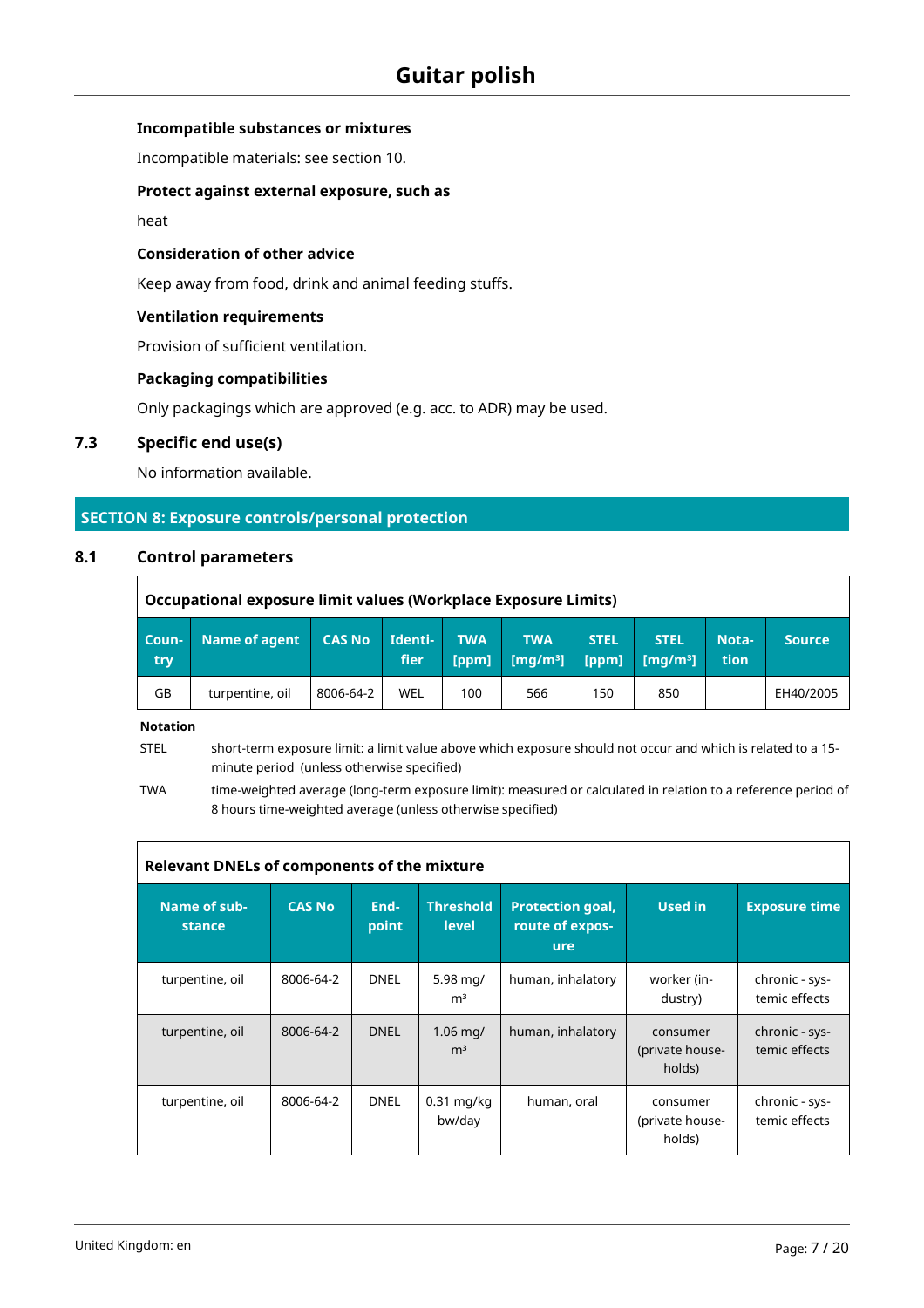| <b>Relevant PNECs of components of the mixture</b>        |               |                 |                           |                                       |  |  |  |  |  |  |  |  |
|-----------------------------------------------------------|---------------|-----------------|---------------------------|---------------------------------------|--|--|--|--|--|--|--|--|
| <b>Name of substance</b>                                  | <b>CAS No</b> | <b>Endpoint</b> | <b>Threshold level</b>    | <b>Environmental com-</b><br>partment |  |  |  |  |  |  |  |  |
| turpentine, oil                                           | 8006-64-2     | <b>PNEC</b>     | $0.0088$ mg/ <sub>1</sub> | freshwater                            |  |  |  |  |  |  |  |  |
| turpentine, oil                                           | 8006-64-2     | <b>PNEC</b>     | $0.00088$ mg/             | marine water                          |  |  |  |  |  |  |  |  |
| turpentine, oil                                           | 8006-64-2     | <b>PNEC</b>     | 2.27 $mg/kq$              | freshwater sediment                   |  |  |  |  |  |  |  |  |
| turpentine, oil                                           | 8006-64-2     | <b>PNEC</b>     | 0.227 $mg/kq$             | marine sediment                       |  |  |  |  |  |  |  |  |
| turpentine, oil                                           | 8006-64-2     | <b>PNEC</b>     | 0.45 $mg/kq$              | soil                                  |  |  |  |  |  |  |  |  |
| turpentine, oil                                           | 8006-64-2     | <b>PNEC</b>     | $6.6 \frac{mg}{l}$        | sewage treatment plant<br>(STP)       |  |  |  |  |  |  |  |  |
| turpentine, oil: PNEC Secondary poisoning 1,35 kg/kg food |               |                 |                           |                                       |  |  |  |  |  |  |  |  |

### **8.2 Exposure controls**

#### **Appropriate engineering controls**

General ventilation.

#### **Individual protection measures (personal protective equipment)**

#### **Eye/face protection**

Wear eye/face protection.

#### **Hand protection**

| <b>Protective gloves</b> |                           |                                                    |  |  |  |  |  |  |  |  |
|--------------------------|---------------------------|----------------------------------------------------|--|--|--|--|--|--|--|--|
| <b>Material</b>          | <b>Material thickness</b> | <b>Breakthrough times of the glove</b><br>material |  |  |  |  |  |  |  |  |
| PVC: polyvinyl chloride  | $\geq 0.15$ mm            | >480 minutes (permeation: level 6)                 |  |  |  |  |  |  |  |  |

Wear suitable gloves.

Chemical protection gloves are suitable, which are tested according to EN 374.

Check leak-tightness/impermeability prior to use.

In the case of wanting to use the gloves again, clean them before taking off and air them well. For special purposes, it is recommended to check the resistance to chemicals of the protective gloves mentioned above together with the supplier of these gloves.

#### **Respiratory protection**

In case of inadequate ventilation wear respiratory protection.

#### **Environmental exposure controls**

Use appropriate container to avoid environmental contamination. Keep away from drains, surface and ground water.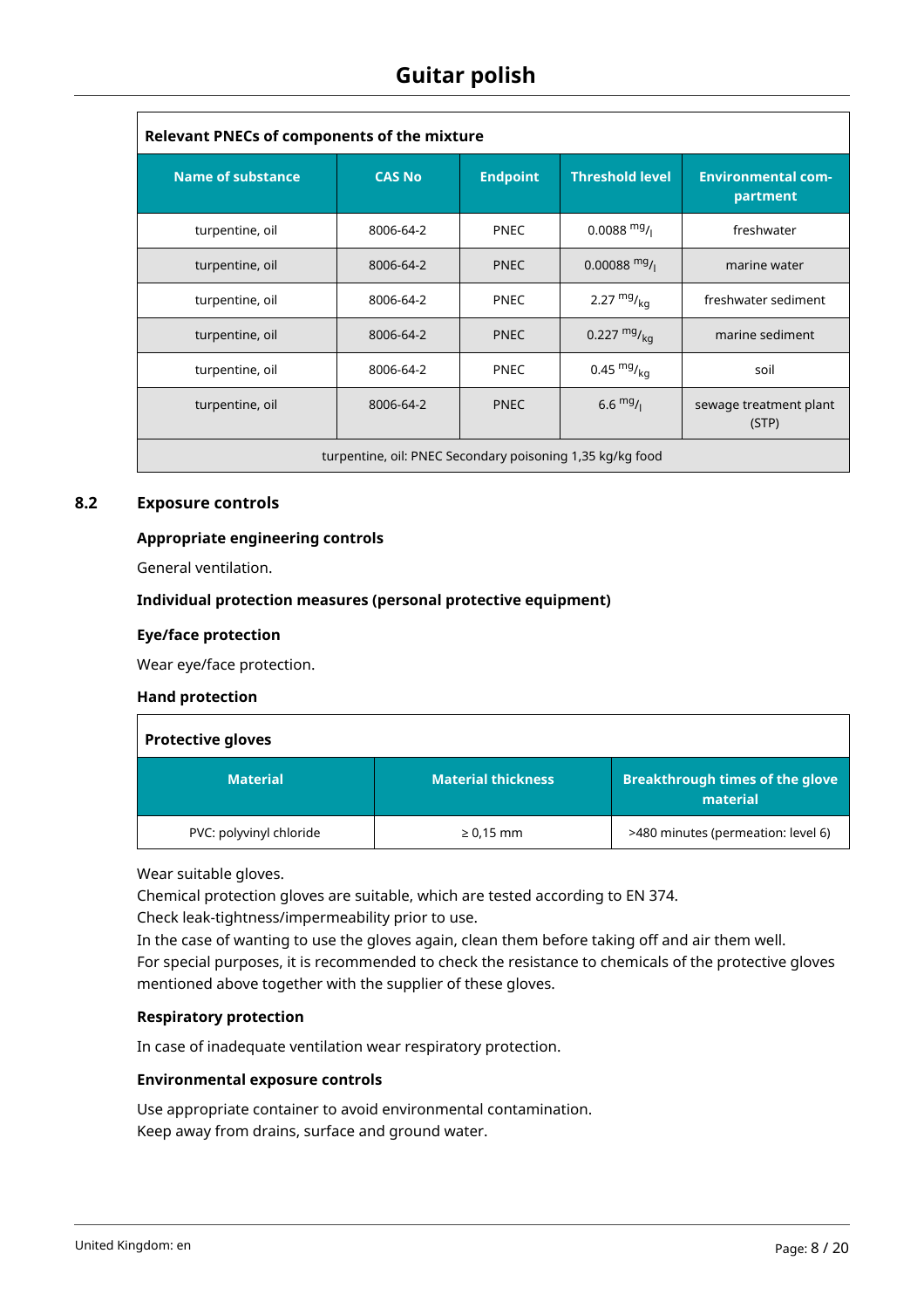| Information on basic physical and chemical properties |                                     |  |  |  |  |  |  |  |  |  |
|-------------------------------------------------------|-------------------------------------|--|--|--|--|--|--|--|--|--|
| <b>Appearance</b>                                     |                                     |  |  |  |  |  |  |  |  |  |
| Physical state                                        | Liquid                              |  |  |  |  |  |  |  |  |  |
| Form                                                  | Fluid                               |  |  |  |  |  |  |  |  |  |
| Colour                                                | These information are not available |  |  |  |  |  |  |  |  |  |
| Odour                                                 | These information are not available |  |  |  |  |  |  |  |  |  |
| Odour threshold                                       | These information are not available |  |  |  |  |  |  |  |  |  |
| <b>Other safety parameters</b>                        |                                     |  |  |  |  |  |  |  |  |  |
| pH (value)                                            | Not determined                      |  |  |  |  |  |  |  |  |  |
| Melting point/freezing point                          | These information are not available |  |  |  |  |  |  |  |  |  |
| Initial boiling point and boiling range               | These information are not available |  |  |  |  |  |  |  |  |  |
| Flash point                                           | These information are not available |  |  |  |  |  |  |  |  |  |
| Evaporation rate                                      | These information are not available |  |  |  |  |  |  |  |  |  |
| Flammability (solid, gas)                             | Not relevant<br>(fluid)             |  |  |  |  |  |  |  |  |  |
| <b>Explosive limits</b>                               |                                     |  |  |  |  |  |  |  |  |  |
| Lower explosion limit (LEL)                           | These information are not available |  |  |  |  |  |  |  |  |  |
| Upper explosion limit (UEL)                           | These information are not available |  |  |  |  |  |  |  |  |  |
| Vapour pressure                                       | These information are not available |  |  |  |  |  |  |  |  |  |
| Density                                               | These information are not available |  |  |  |  |  |  |  |  |  |
| Vapour density                                        | These information are not available |  |  |  |  |  |  |  |  |  |
| Relative density                                      | These information are not available |  |  |  |  |  |  |  |  |  |
| Solubility(ies)                                       |                                     |  |  |  |  |  |  |  |  |  |
| Water solubility                                      | Not miscible in any proportion      |  |  |  |  |  |  |  |  |  |
| <b>Partition coefficient</b>                          |                                     |  |  |  |  |  |  |  |  |  |
| n-octanol/water (log KOW)                             | These information are not available |  |  |  |  |  |  |  |  |  |
| Auto-ignition temperature                             | These information are not available |  |  |  |  |  |  |  |  |  |
| Relative self-ignition temperature for solids         | Not relevant<br>(Fluid)             |  |  |  |  |  |  |  |  |  |
| Decomposition temperature                             | These information are not available |  |  |  |  |  |  |  |  |  |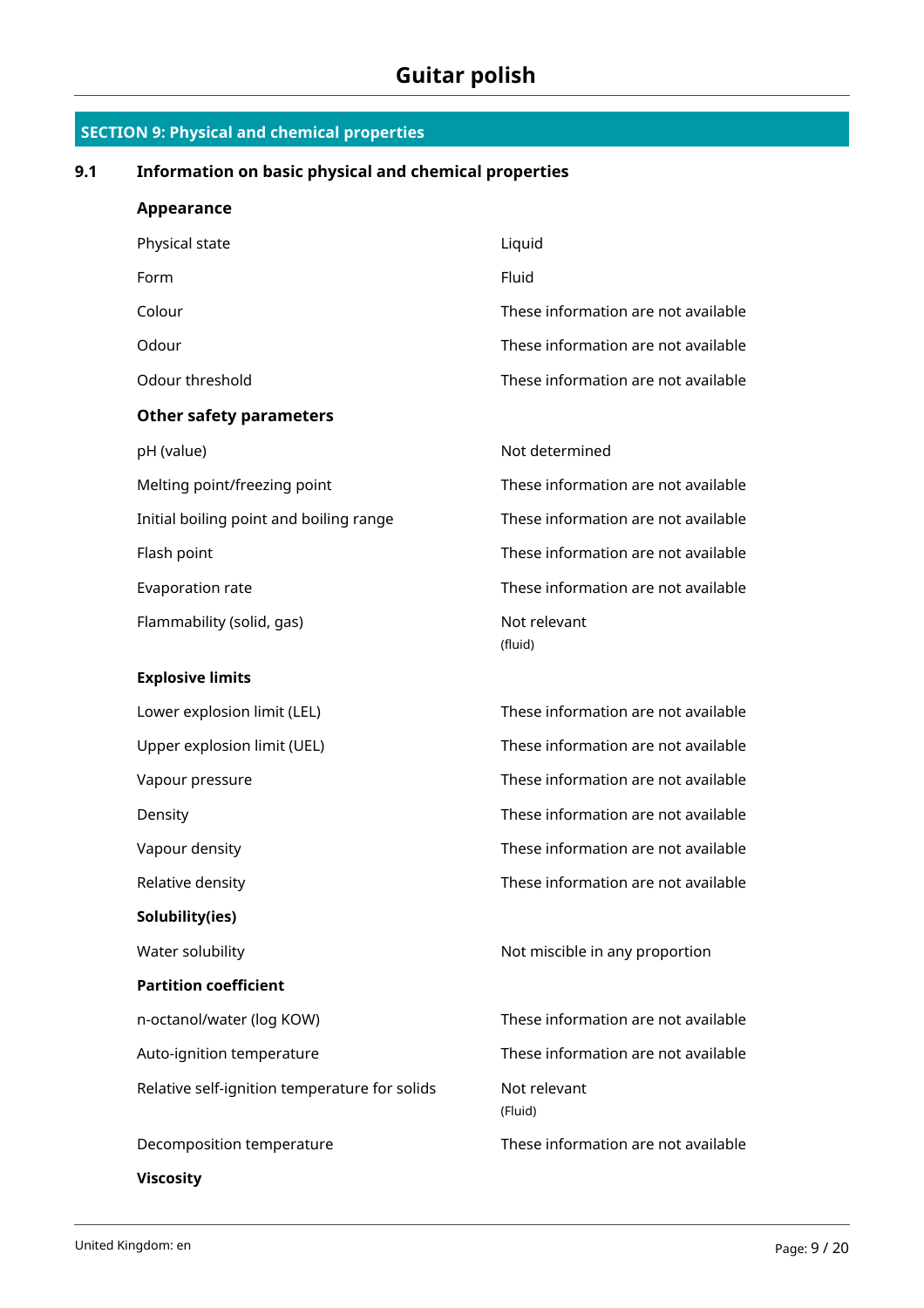Explosive properties and the state of the Not explosive

#### **9.2 Other information**

None

### **SECTION 10: Stability and reactivity**

#### **10.1 Reactivity**

Risk of ignition.

If heated:

risk of ignition

#### **10.2 Chemical stability**

See below "Conditions to avoid".

### **10.3 Possibility of hazardous reactions**

No known hazardous reactions.

#### **10.4 Conditions to avoid**

Keep away from heat, hot surfaces, sparks, open flames and other ignition sources. No smoking. Take precautionary measures against static discharge.

Use explosion-proof electrical/ventilating/lighting/equipment. Use only non-sparking tools.

#### **10.5 Incompatible materials**

There is no additional information.

# **10.6 Hazardous decomposition products**

Reasonably anticipated hazardous decomposition products produced as a result of use, storage, spill and heating are not known.

# **SECTION 11: Toxicological information**

# **11.1 Information on toxicological effects**

# **Classification procedure**

If not otherwise specified the classification is based on: Ingredients of the mixture (additivity formula).

# **Classification according to GHS (1272/2008/EC, CLP)**

Kinematic viscosity **These information are not available** 

Dynamic viscosity These information are not available

Oxidising properties The Shall not be classified as oxidising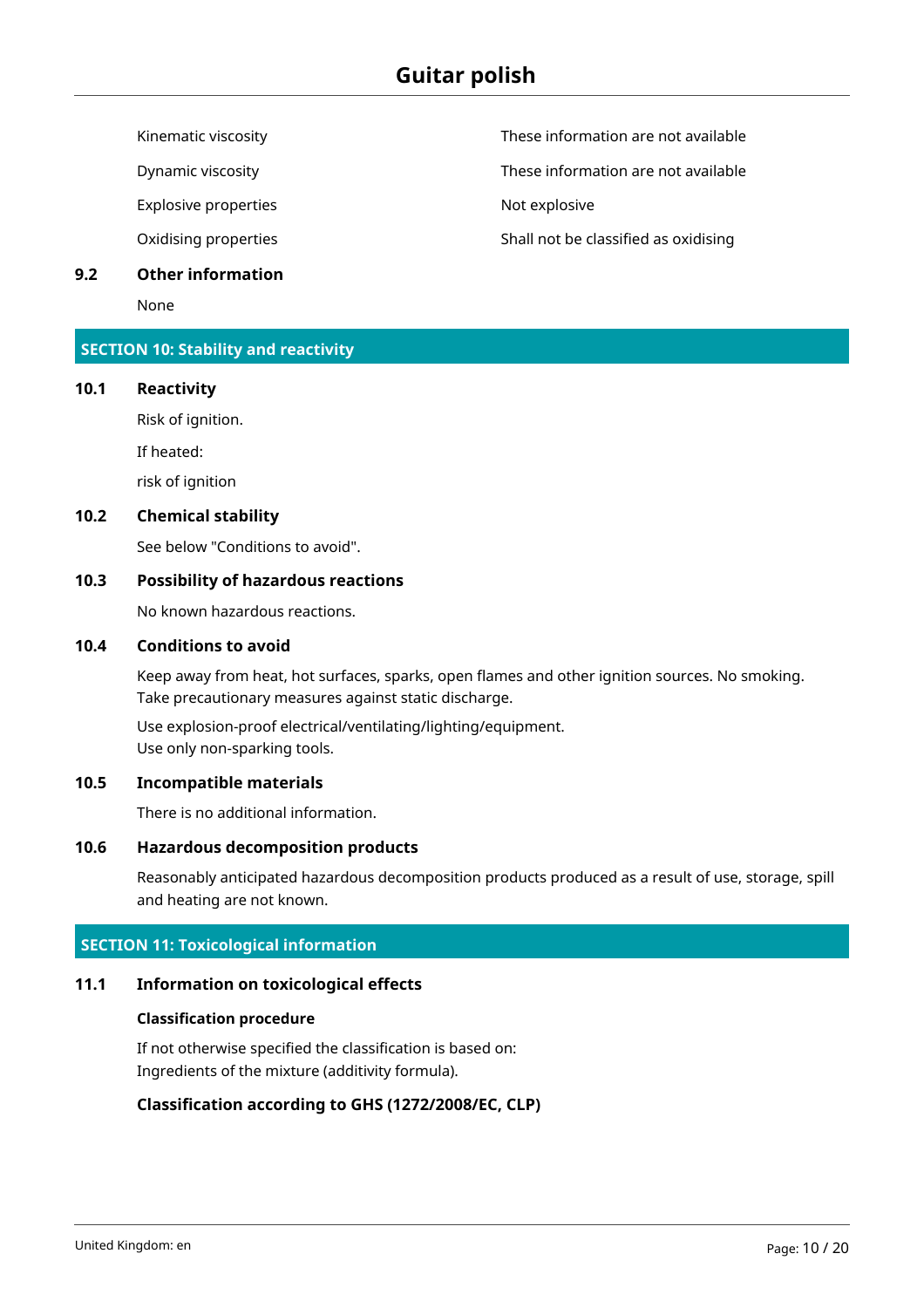#### **Acute toxicity**

Classification could not be established because: Data are lacking, inconclusive, or conclusive but not sufficient for classification. Test data are not available for the complete mixture.

| Acute toxicity of components of the mixture |               |                                      |               |                   |                |                          |               |  |  |  |  |  |
|---------------------------------------------|---------------|--------------------------------------|---------------|-------------------|----------------|--------------------------|---------------|--|--|--|--|--|
| Name of substance                           | <b>CAS No</b> | <b>Expos-</b><br><b>ure</b><br>route | End-<br>point | <b>Value</b>      | <b>Species</b> | <b>Method</b>            | <b>Source</b> |  |  |  |  |  |
| turpentine, oil                             | 8006-64-2     | inhala-<br>tion: va-<br>pour         | <b>LC50</b>   | 13.7 $mg/1$<br>4h | rat, male      | OECD<br>Guideline<br>403 | <b>ECHA</b>   |  |  |  |  |  |

#### **Skin corrosion/irritation**

Causes skin irritation.

#### **Serious eye damage/eye irritation**

Causes serious eye irritation.

#### **Respiratory or skin sensitisation**

#### **Skin sensitisation**

May cause an allergic skin reaction.

#### **Respiratory sensitisation**

Classification could not be established because: Data are lacking, inconclusive, or conclusive but not sufficient for classification.

#### **Germ cell mutagenicity**

Classification could not be established because: Data are lacking, inconclusive, or conclusive but not sufficient for classification.

#### **Carcinogenicity**

Classification could not be established because: Data are lacking, inconclusive, or conclusive but not sufficient for classification.

#### **Reproductive toxicity**

Classification could not be established because: Data are lacking, inconclusive, or conclusive but not sufficient for classification.

#### **Specific target organ toxicity - single exposure**

Classification could not be established because: Data are lacking, inconclusive, or conclusive but not sufficient for classification.

#### **Specific target organ toxicity - repeated exposure**

Classification could not be established because: Data are lacking, inconclusive, or conclusive but not sufficient for classification.

#### **Aspiration hazard**

May be fatal if swallowed and enters airways.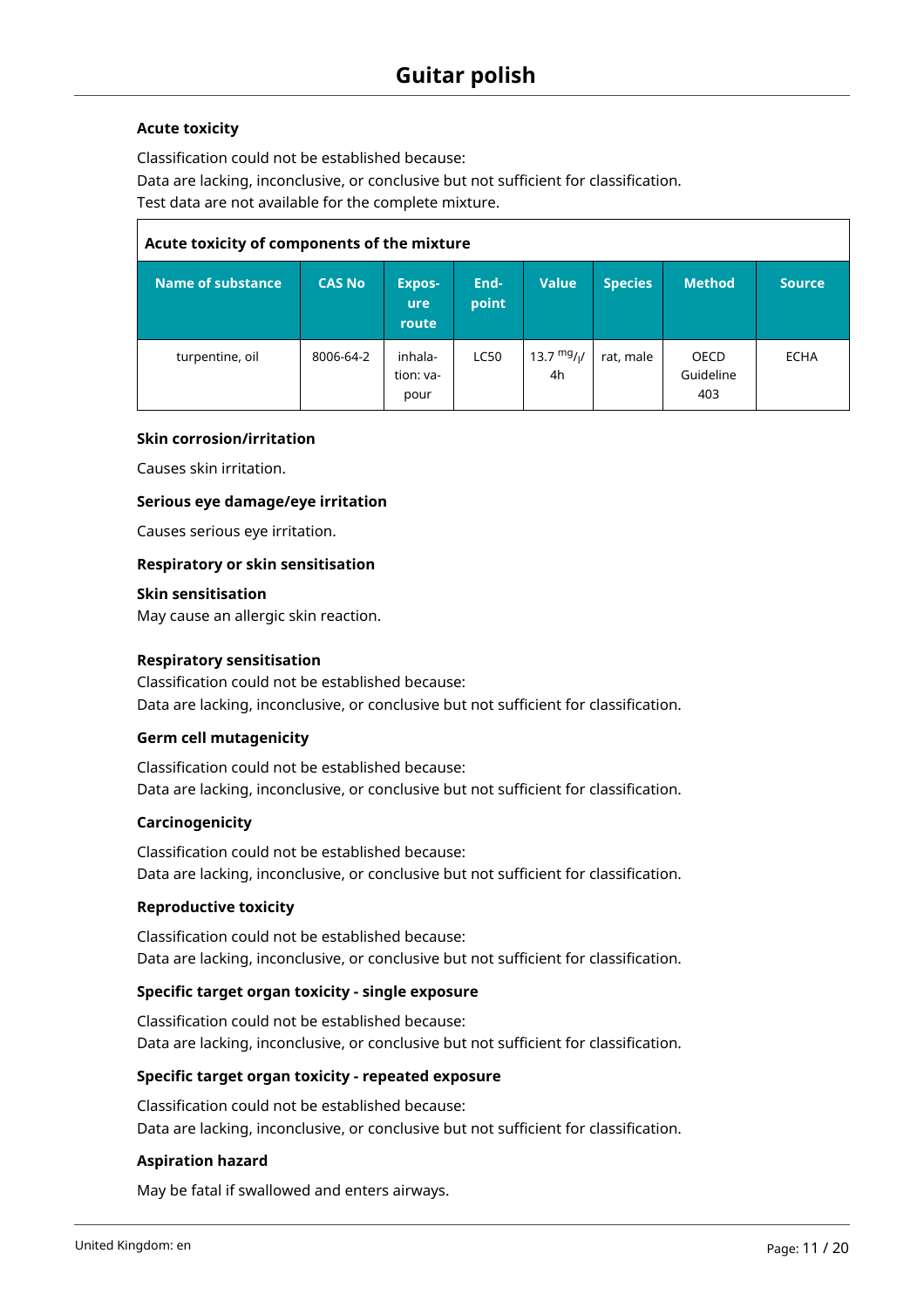# **SECTION 12: Ecological information**

#### **12.1 Toxicity**

#### **Aquatic toxicity (acute)**

Test data are not available for the complete mixture. Based on available data, the classification criteria are not met.

#### **Aquatic toxicity (acute) of components of the mixture**

| Name of sub-<br>stance | <b>CAS No</b> | <b>Endpoint</b> | <b>Value</b>        | <b>Species</b>                            | <b>Method</b>                   | <b>Source</b> | <b>Expos-</b><br><b>ure</b><br>time |
|------------------------|---------------|-----------------|---------------------|-------------------------------------------|---------------------------------|---------------|-------------------------------------|
| turpentine, oil        | 8006-64-2     | LL50            | $29 \frac{mg}{l}$   | zebra fish<br>(Danio rerio)               | OECD<br>Guideline<br>203        | <b>ECHA</b>   | 96 h                                |
| turpentine, oil        | 8006-64-2     | <b>EL50</b>     | 6.4 $mg/1$          | daphnia magna                             | <b>OECD</b><br>Guideline<br>202 | <b>ECHA</b>   | 48 h                                |
| turpentine, oil        | 8006-64-2     | <b>EL50</b>     | $16.4 \text{ mg}/1$ | algae (Desmod-<br>esmus sub-<br>spicatus) | OECD<br>Guideline<br>201        | <b>ECHA</b>   | 72 h                                |

# **Aquatic toxicity (chronic)**

Harmful to aquatic life with long lasting effects. Test data are not available for the complete mixture.

# **12.2 Persistence and degradability**

### **Biodegradation**

No data available.

#### **Persistence**

No data available.

### **12.3 Bioaccumulative potential**

Test data are not available for the complete mixture.

#### **Bioaccumulative potential of components of the mixture**

| Name of substance | <b>CAS No</b> | <b>BCF</b> | <b>Log KOW</b> |
|-------------------|---------------|------------|----------------|
| turpentine, oil   | 8006-64-2     |            | 4.49 (25 °C)   |

#### **12.4 Mobility in soil**

No data available.

# **12.5 Results of PBT and vPvB assessment**

This mixture does not contain any substances that are assessed to be a PBT or a vPvB.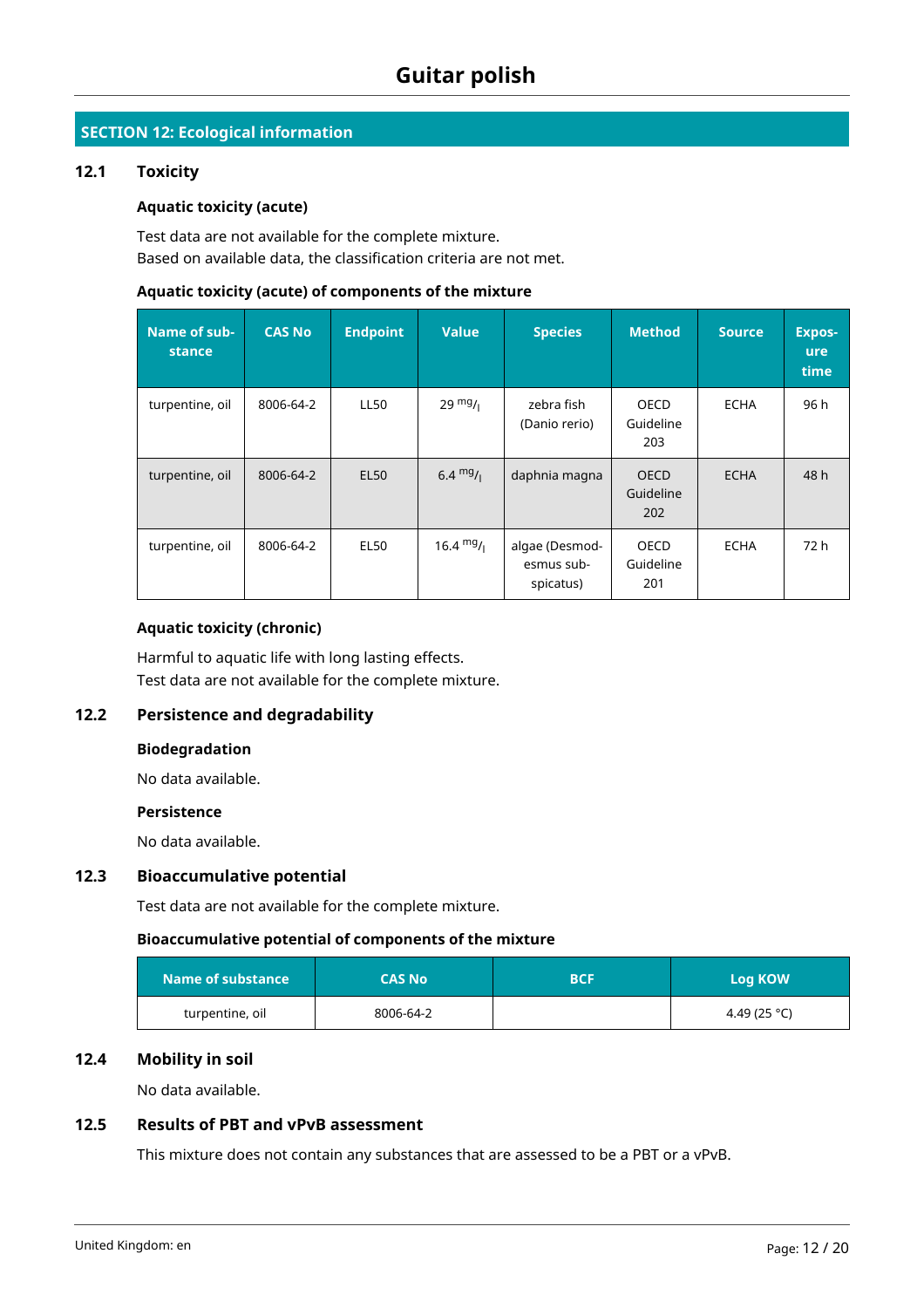# **12.6 Other adverse effects**

Data are not available.

#### **Remarks**

Wassergefährdungsklasse, WGK (water hazard class): 3

#### **SECTION 13: Disposal considerations**

#### **13.1 Waste treatment methods**

This material and its container must be disposed of as hazardous waste.

#### **Sewage disposal-relevant information**

Do not empty into drains.

# **Waste treatment of containers/packagings**

Completely emptied packages can be recycled. Handle contaminated packages in the same way as the substance itself.

# **Remarks**

Please consider the relevant national or regional provisions.

|      | <b>SECTION 14: Transport information</b>                                            |                                                        |
|------|-------------------------------------------------------------------------------------|--------------------------------------------------------|
| 14.1 | <b>UN number</b>                                                                    | 2319                                                   |
| 14.2 | UN proper shipping name                                                             | TERPENE HYDROCARBONS, N.O.S.                           |
| 14.3 | <b>Transport hazard class(es)</b>                                                   |                                                        |
|      | <b>Class</b>                                                                        | 3                                                      |
| 14.4 | <b>Packing group</b>                                                                | III                                                    |
| 14.5 | <b>Environmental hazards</b>                                                        |                                                        |
| 14.6 | <b>Special precautions for user</b>                                                 |                                                        |
| 14.7 | <b>Transport in bulk according to Annex II of</b><br><b>MARPOL and the IBC Code</b> |                                                        |
| 14.8 | <b>Information for each of the UN Model Regulations</b>                             |                                                        |
|      | Transport of dangerous goods by road, rail and inland waterway (ADR/RID/ADN).       |                                                        |
|      | UN number                                                                           | 2319                                                   |
|      | Proper shipping name                                                                | UN2319, TERPENE HYDROCARBONS, N.O.S., 3, III,<br>(D/E) |
|      | Class                                                                               | 3                                                      |
|      | Classification code                                                                 | F <sub>1</sub>                                         |
|      | Packing group                                                                       | III                                                    |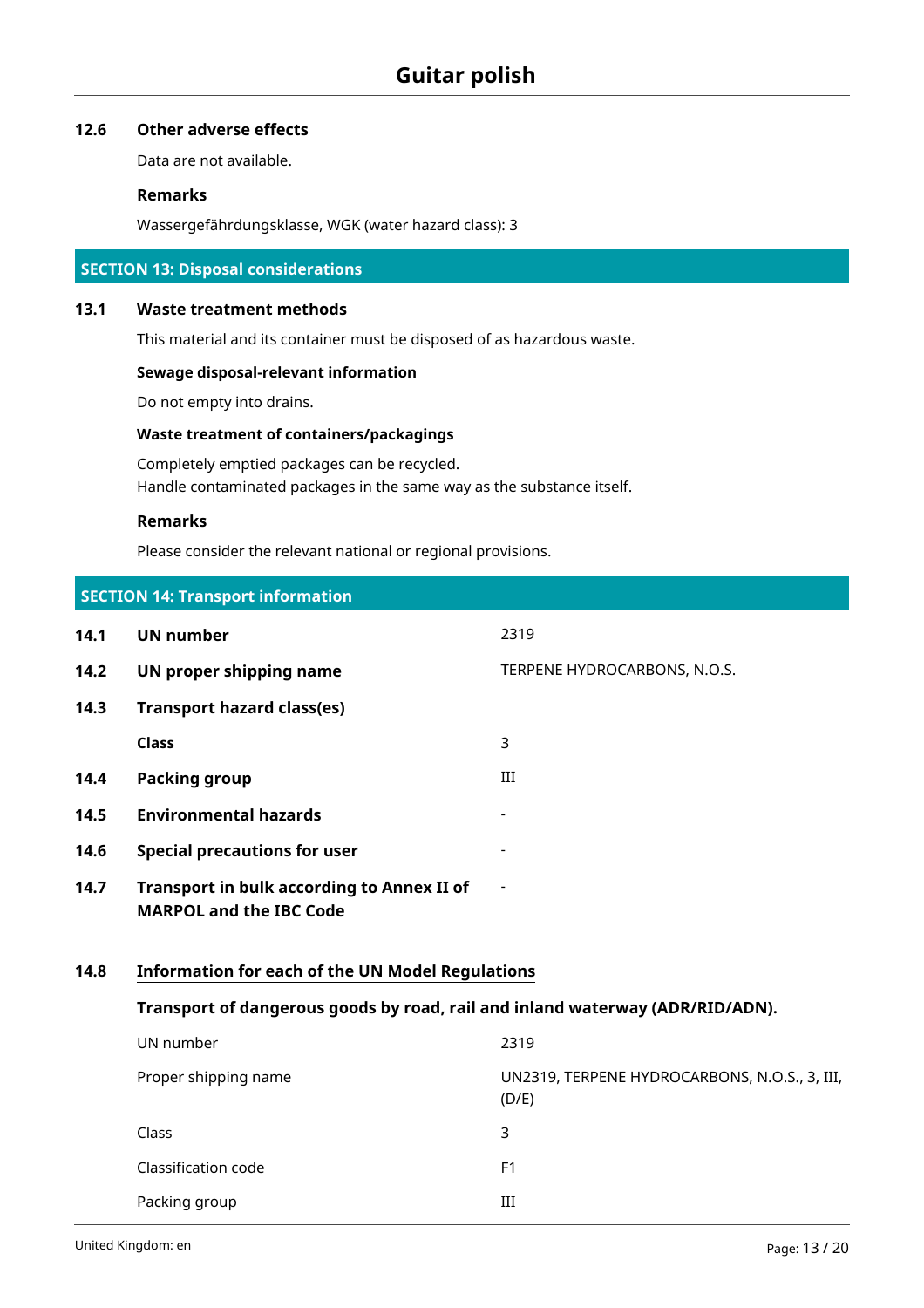| Danger label(s)                                                  | 3                                                           |
|------------------------------------------------------------------|-------------------------------------------------------------|
|                                                                  |                                                             |
| Excepted quantities (EQ)                                         | E1                                                          |
| Limited quantities (LQ)                                          | 5 <sub>L</sub>                                              |
| Transport category (TC)                                          | 3                                                           |
| Tunnel restriction code (TRC)                                    | D/E                                                         |
| Hazard identification No                                         | 30                                                          |
| <b>Emergency Action Code</b>                                     | 3Y                                                          |
| <b>International Maritime Dangerous Goods Code (IMDG)</b>        |                                                             |
| UN number                                                        | 2319                                                        |
| Proper shipping name                                             | UN2319, TERPENE HYDROCARBONS, N.O.S., 3, III,<br>>23°C c.c. |
| Class                                                            | 3                                                           |
| Marine pollutant                                                 |                                                             |
| Packing group                                                    | III                                                         |
| Danger label(s)                                                  | 3                                                           |
|                                                                  |                                                             |
| Special provisions (SP)                                          |                                                             |
| Excepted quantities (EQ)                                         | E <sub>1</sub>                                              |
| Limited quantities (LQ)                                          | 5 <sub>L</sub>                                              |
| EmS                                                              | $F-E, S-D$                                                  |
| Stowage category                                                 | A                                                           |
| <b>International Civil Aviation Organization (ICAO-IATA/DGR)</b> |                                                             |
| UN number                                                        | 2319                                                        |
| Proper shipping name                                             | UN2319, Terpene hydrocarbons, n.o.s., 3, III                |
| Class                                                            | 3                                                           |
| Packing group                                                    | $\rm III$                                                   |
| Danger label(s)                                                  | 3                                                           |
|                                                                  |                                                             |
| Excepted quantities (EQ)                                         | E1                                                          |
| Limited quantities (LQ)                                          | 10L                                                         |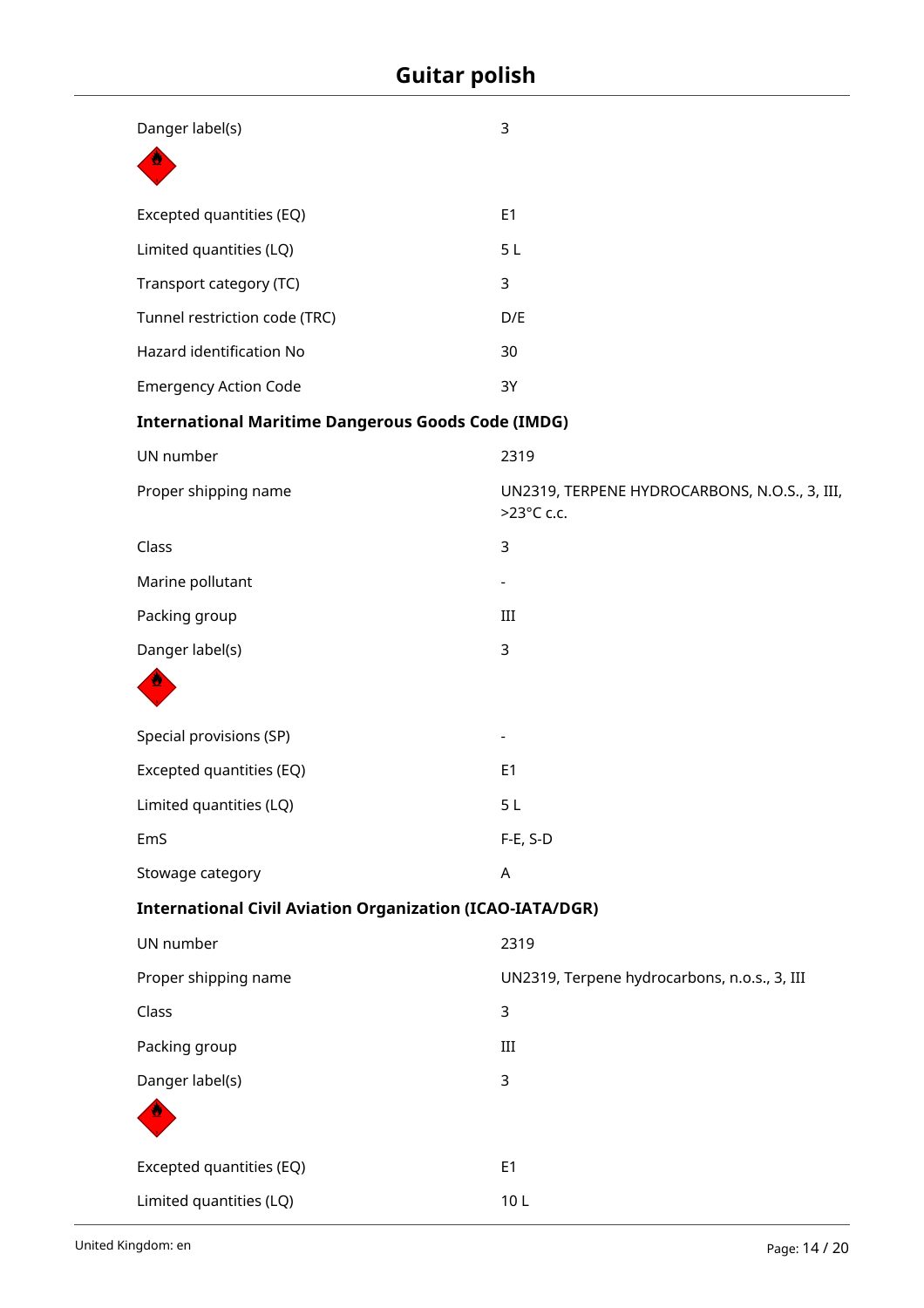# **SECTION 15: Regulatory information**

# **15.1 Safety, health and environmental regulations/legislation specific for the substance or mixture**

**Relevant provisions of the European Union (EU)**

#### **Restrictions according to REACH, Annex XVII**

| Dangerous substances with restrictions (REACH, Annex XVII) |                                                                                                          |               |                    |
|------------------------------------------------------------|----------------------------------------------------------------------------------------------------------|---------------|--------------------|
| <b>Name of substance</b>                                   | <b>Name acc. to inventory</b>                                                                            | <b>CAS No</b> | <b>Restriction</b> |
| Guitar polish                                              | this product meets the criteria for classi-<br>fication in accordance with Regulation<br>No 1272/2008/EC |               | R <sub>3</sub>     |
| turpentine, oil                                            | flammable / pyrophoric                                                                                   |               | R40                |

#### **Legend**

R3 1. Shall not be used in:

- ornamental articles intended to produce light or colour effects by means of different phases, for example in ornamental lamps and ashtrays,

- tricks and jokes,

- games for one or more participants, or any article intended to be used as such, even with ornamental aspects,

2. Articles not complying with paragraph 1 shall not be placed on the market.

3. Shall not be placed on the market if they contain a colouring agent, unless required for fiscal reasons, or perfume, or both, if they:

- can be used as fuel in decorative oil lamps for supply to the general public, and,

- present an aspiration hazard and are labelled with R65 or H304,

4. Decorative oil lamps for supply to the general public shall not be placed on the market unless they conform to the European Standard on Decorative oil lamps (EN 14059) adopted by the European Committee for Standardisation (CEN).

5. Without prejudice to the implementation of other Community provisions relating to the classification, packaging and labelling of dangerous substances and mixtures, suppliers shall ensure, before the placing on the market, that the following requirements are met:

(a) lamp oils, labelled with R65 or H304, intended for supply to the general public are visibly, legibly and indelibly marked as follows: 'Keep lamps filled with this liquid out of the reach of children'; and, by 1 December 2010, 'Just a sip of lamp oil - or even sucking the wick of lamps - may lead to life-threatening lung damage'; (b) grill lighter fluids, labelled with R65 or H304, intended for supply to the general public are legibly and in-

delibly marked by 1 December 2010 as follows: 'Just a sip of grill lighter may lead to life threatening lung damage';

(c) lamp oils and grill lighters, labelled with R65 or H304, intended for supply to the general public are packaged in black opaque containers not exceeding 1 litre by 1 December 2010.

6. No later than 1 June 2014, the Commission shall request the European Chemicals Agency to prepare a dossier, in accordance with Article 69 of the present Regulation with a view to ban, if appropriate, grill lighter fluids and fuel for decorative lamps, labelled R65 or H304, intended for supply to the general public.

7. Natural or legal persons placing on the market for the first time lamp oils and grill lighter fluids, labelled with R65 or H304, shall by 1 December 2011, and annually thereafter, provide data on alternatives to lamp oils and grill lighter fluids labelled R65 or H304 to the competent authority in the Member State concerned. Member States shall make those data available to the Commission.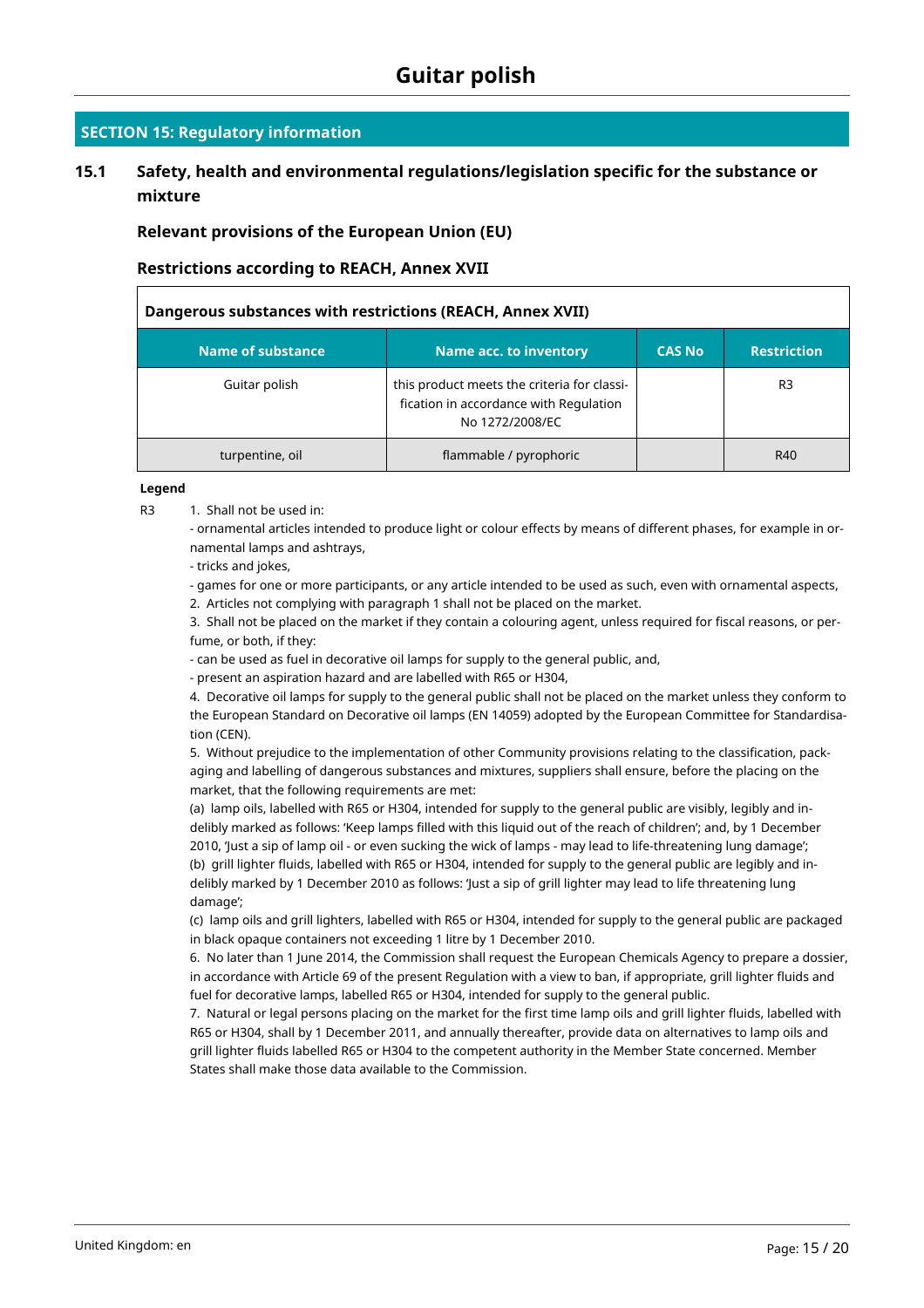#### **Legend**

- R40 1. Shall not be used, as substance or as mixtures in aerosol dispensers where these aerosol dispensers are intended for supply to the general public for entertainment and decorative purposes such as the following: - metallic glitter intended mainly for decoration,
	- artificial snow and frost,
	- 'whoopee' cushions,
	- silly string aerosols,
	- imitation excrement,
	- horns for parties,
	- decorative flakes and foams,
	- artificial cobwebs,
	- stink bombs.

2. Without prejudice to the application of other Community provisions on the classification, packaging and labelling of substances, suppliers shall ensure before the placing on the market that the packaging of aerosol dispensers referred to above is marked visibly, legibly and indelibly with:

'For professional users only'.

3. By way of derogation, paragraphs 1 and 2 shall not apply to the aerosol dispensers referred to Article 8 (1a) of Council Directive 75/324/EEC (2).

4. The aerosol dispensers referred to in paragraphs 1 and 2 shall not be placed on the market unless they conform to the requirements indicated.

### **List of substances subject to authorisation (REACH, Annex XIV) / SVHC - candidate list**

None of the ingredients are listed.

#### **Seveso Directive**

| 2012/18/EU (Seveso III) |                                              |                                                                                                 |              |
|-------------------------|----------------------------------------------|-------------------------------------------------------------------------------------------------|--------------|
| <b>No</b>               | <b>Dangerous substance/hazard categories</b> | Qualifying quantity (tonnes) for the ap-<br>plication of lower and upper-tier re-<br>quirements | <b>Notes</b> |
| P <sub>5</sub> c        | flammable liquids (cat. 2, 3)                | 5,000<br>50,000                                                                                 | 51)          |

#### **Notation**

51) flammable liquids, categories 2 or 3 not covered by P5a and P5b

# **Directive 2011/65/EU on the restriction of the use of certain hazardous substances in electrical and electronic equipment (RoHS) - Annex II**

None of the ingredients are listed.

# **Regulation 166/2006/EC concerning the establishment of a European Pollutant Release and Transfer Register (PRTR)**

None of the ingredients are listed.

#### **Regulation 648/2004/EC on detergents**

| <b>Labelling of contents</b> |                        |  |
|------------------------------|------------------------|--|
| Wt%                          | <b>Constituents</b>    |  |
| ≥5% - <15%                   | aliphatic hydrocarbons |  |
| $< 5 \%$                     | anionic surfactants    |  |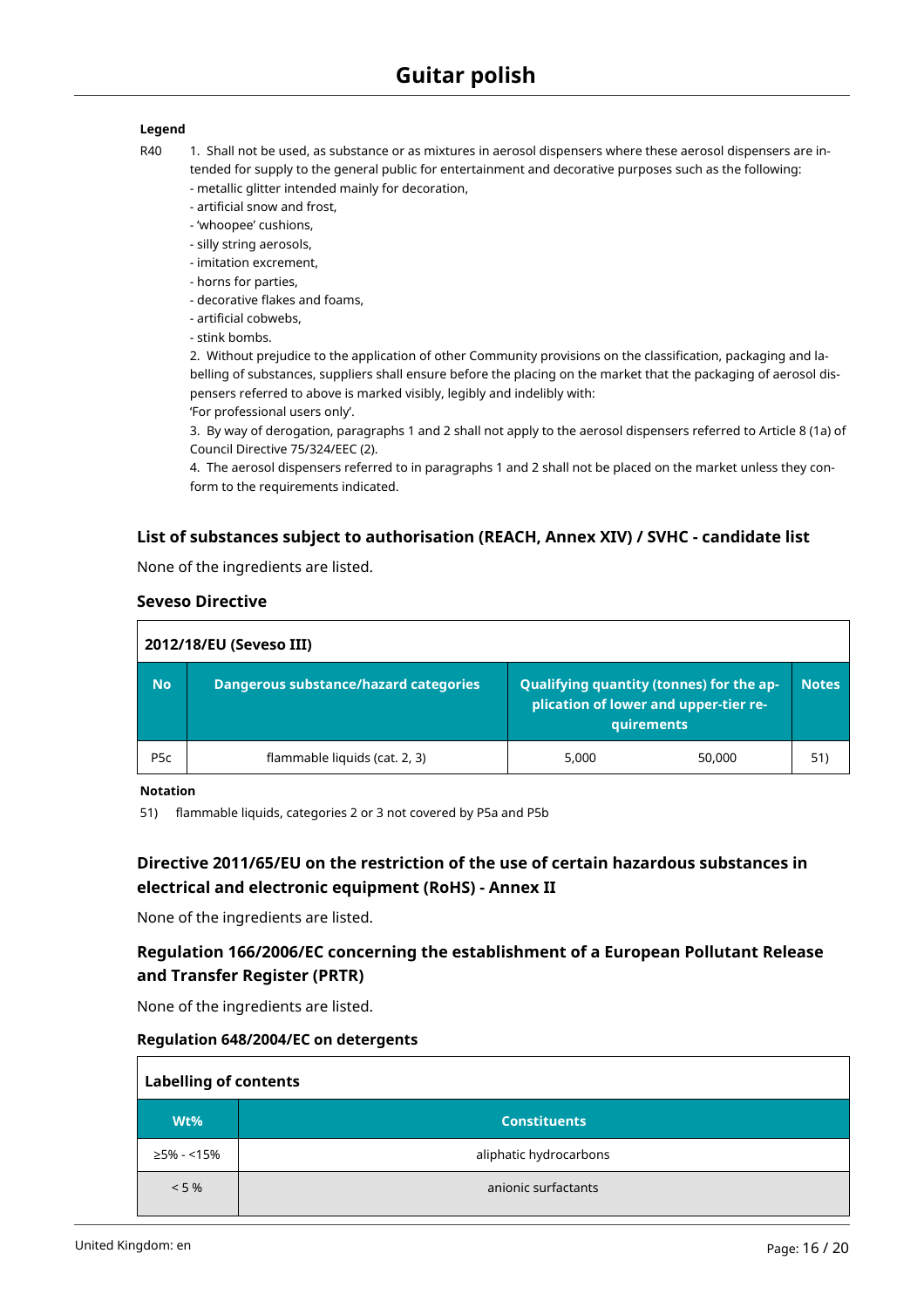| <b>Labelling of contents</b> |                     |
|------------------------------|---------------------|
| Wt%                          | <b>Constituents</b> |
|                              | perfumes            |

### **Water Framework Directive (WFD)**

Not all ingredients are listed.

# **Regulation 98/2013/EU on the marketing and use of explosives precursors**

None of the ingredients are listed.

# **Regulation 1005/2009/EC on substances that deplete the ozone layer (ODS)**

None of the ingredients are listed.

### **Regulation 649/2012/EU concerning the export and import of hazardous chemicals (PIC)**

None of the ingredients are listed.

#### **15.2 Chemical Safety Assessment**

No Chemical Safety Assessment has been carried out for this mixture by the supplier. Chemical safety assessments for substances in this mixture were not carried out.

#### **SECTION 16: Other information**

#### **Abbreviations and acronyms**

| Abbr.           | <b>Descriptions of used abbreviations</b>                                                                                                                                                                                     |
|-----------------|-------------------------------------------------------------------------------------------------------------------------------------------------------------------------------------------------------------------------------|
| Acute Tox.      | Acute toxicity                                                                                                                                                                                                                |
| <b>ADN</b>      | Accord européen relatif au transport international des marchandises dangereuses par voies de nav-<br>igation intérieures (European Agreement concerning the International Carriage of Dangerous Goods<br>by Inland Waterways) |
| <b>ADR</b>      | Accord européen relatif au transport international des marchandises dangereuses par route<br>(European Agreement concerning the International Carriage of Dangerous Goods by Road)                                            |
| Aquatic Chronic | Hazardous to the aquatic environment - chronic hazard                                                                                                                                                                         |
| Asp. Tox.       | Aspiration hazard                                                                                                                                                                                                             |
| <b>BCF</b>      | <b>Bioconcentration factor</b>                                                                                                                                                                                                |
| CAS             | Chemical Abstracts Service (service that maintains the most comprehensive list of chemical sub-<br>stances)                                                                                                                   |
| <b>CLP</b>      | Regulation (EC) No 1272/2008 on classification, labelling and packaging of substances and mixtures                                                                                                                            |
| <b>DGR</b>      | Dangerous Goods Regulations (see IATA/DGR)                                                                                                                                                                                    |
| <b>DNEL</b>     | Derived No-Effect Level                                                                                                                                                                                                       |
| EC No           | The EC Inventory (EINECS, ELINCS and the NLP-list) is the source for the seven-digit EC number, an<br>identifier of substances commercially available within the EU (European Union)                                          |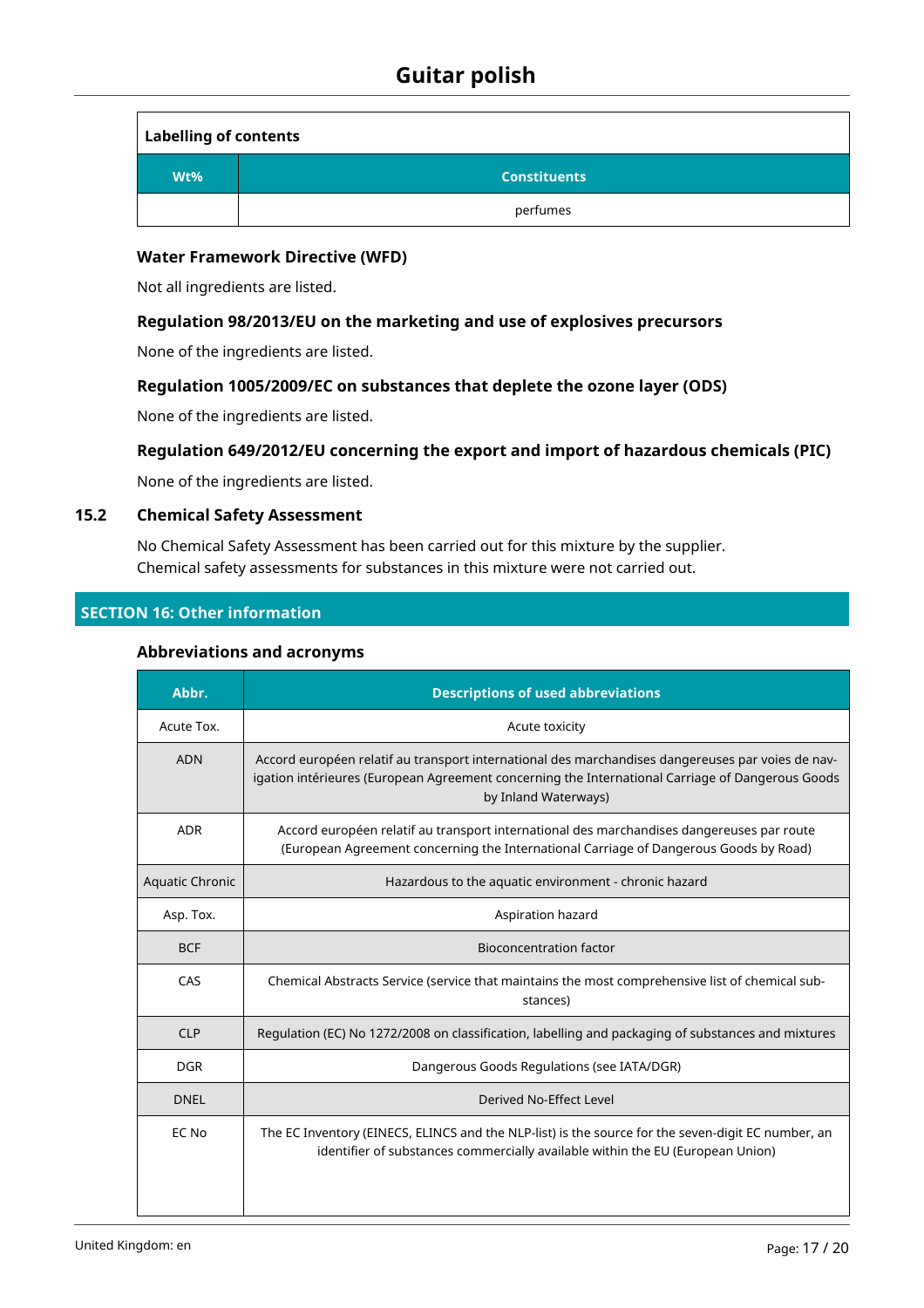| Abbr.           | <b>Descriptions of used abbreviations</b>                                                                                                                                    |
|-----------------|------------------------------------------------------------------------------------------------------------------------------------------------------------------------------|
| EH40/2005       | EH40/2005 Workplace exposure limits (http://www.nationalarchives.gov.uk/doc/open-government-li-<br>cence/)                                                                   |
| <b>EINECS</b>   | European Inventory of Existing Commercial Chemical Substances                                                                                                                |
| <b>EL50</b>     | Effective Loading 50 %: the EL50 corresponds to the loading rate required to produce a response in<br>50% of the test organisms                                              |
| <b>ELINCS</b>   | European List of Notified Chemical Substances                                                                                                                                |
| EmS             | <b>Emergency Schedule</b>                                                                                                                                                    |
| Eye Dam.        | Seriously damaging to the eye                                                                                                                                                |
| Eye Irrit.      | Irritant to the eye                                                                                                                                                          |
| Flam. Liq.      | Flammable liquid                                                                                                                                                             |
| <b>GHS</b>      | "Globally Harmonized System of Classification and Labelling of Chemicals" developed by the United<br><b>Nations</b>                                                          |
| <b>IATA</b>     | <b>International Air Transport Association</b>                                                                                                                               |
| <b>IATA/DGR</b> | Dangerous Goods Regulations (DGR) for the air transport (IATA)                                                                                                               |
| <b>ICAO</b>     | International Civil Aviation Organization                                                                                                                                    |
| <b>IMDG</b>     | International Maritime Dangerous Goods Code                                                                                                                                  |
| index No        | The Index number is the identification code given to the substance in Part 3 of Annex VI to Regula-<br>tion (EC) No 1272/2008                                                |
| <b>LC50</b>     | Lethal Concentration 50%: the LC50 corresponds to the concentration of a tested substance causing<br>50 % lethality during a specified time interval                         |
| <b>LL50</b>     | Lethal Loading 50 %: the LL50 corresponds to the loading rate causing 50 % lethality                                                                                         |
| log KOW         | n-Octanol/water                                                                                                                                                              |
| <b>MARPOL</b>   | International Convention for the Prevention of Pollution from Ships (abbr. of "Marine Pollutant")                                                                            |
| <b>NLP</b>      | No-Longer Polymer                                                                                                                                                            |
| <b>PBT</b>      | Persistent, Bioaccumulative and Toxic                                                                                                                                        |
| <b>PNEC</b>     | <b>Predicted No-Effect Concentration</b>                                                                                                                                     |
| ppm             | Parts per million                                                                                                                                                            |
| <b>REACH</b>    | Registration, Evaluation, Authorisation and Restriction of Chemicals                                                                                                         |
| RID             | Règlement concernant le transport International ferroviaire des marchandises Dangereuses (Regula-<br>tions concerning the International carriage of Dangerous goods by Rail) |
| Skin Corr.      | Corrosive to skin                                                                                                                                                            |
| Skin Irrit.     | Irritant to skin                                                                                                                                                             |
| Skin Sens.      | Skin sensitisation                                                                                                                                                           |
| <b>STEL</b>     | Short-term exposure limit                                                                                                                                                    |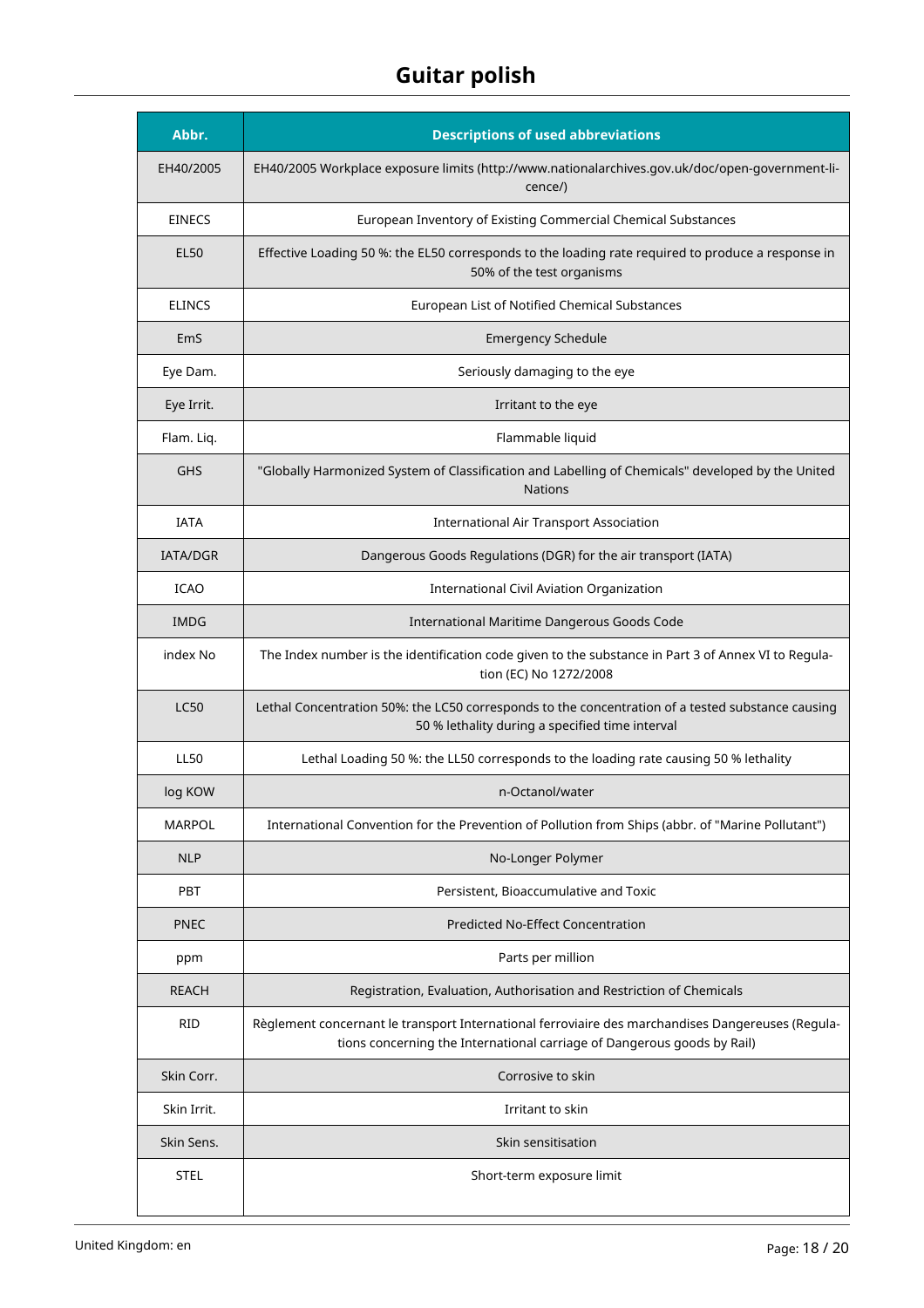| Abbr.       | <b>Descriptions of used abbreviations</b> |
|-------------|-------------------------------------------|
| <b>SVHC</b> | Substance of Very High Concern            |
| <b>TWA</b>  | Time-weighted average                     |
| vPvB        | Very Persistent and very Bioaccumulative  |
| <b>WEL</b>  | Workplace exposure limit                  |

#### **Key literature references and sources for data**

Regulation (EC) No 1272/2008 on classification, labelling and packaging of substances and mixtures. Regulation (EC) No. 1907/2006 (REACH), amended by 2015/830/EU.

Transport of dangerous goods by road, rail and inland waterway (ADR/RID/ADN). International Maritime Dangerous Goods Code (IMDG). Dangerous Goods Regulations (DGR) for the air transport (IATA).

### **Classification procedure**

Physical and chemical properties. Health hazards. Environmental hazards. The method for classification of the mixture is based on ingredients of the mixture (additivity formula).

# **List of relevant phrases (code and full text as stated in chapter 2 and 3)**

| Code             | <b>Text</b>                                        |
|------------------|----------------------------------------------------|
| H <sub>226</sub> | Flammable liquid and vapour.                       |
| H302             | Harmful if swallowed.                              |
| H304             | May be fatal if swallowed and enters airways.      |
| H312             | Harmful in contact with skin.                      |
| H315             | Causes skin irritation.                            |
| H317             | May cause an allergic skin reaction.               |
| H319             | Causes serious eye irritation.                     |
| H332             | Harmful if inhaled.                                |
| H411             | Toxic to aquatic life with long lasting effects.   |
| H412             | Harmful to aquatic life with long lasting effects. |

#### **Responsible for the safety data sheet**

| C.S.B. GmbH            | Telephone: +49 (0) 2151 - 652086 - 0 |
|------------------------|--------------------------------------|
| Düsseldorfer Str. 113  | Telefax: +49 (0) 2151 - 652086 - 9   |
| 47809 Krefeld, Germany | e-Mail: info@csb-online.de           |
|                        | Website: www.csb-online.de           |